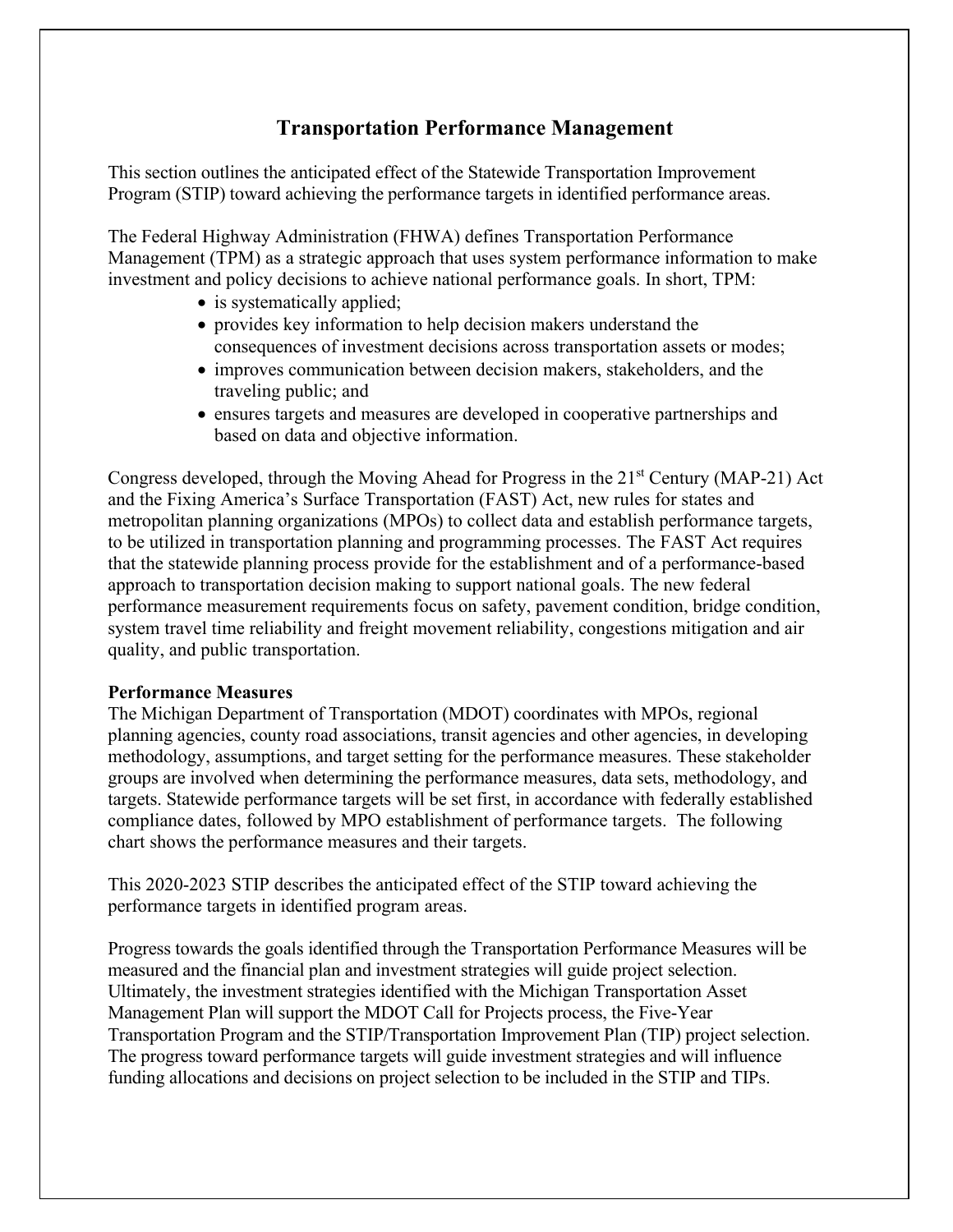| <b>Performance Measures</b>                                                                | <b>Performance Targets</b>                                                                                                                                                                                                                                                                                                               |  |  |
|--------------------------------------------------------------------------------------------|------------------------------------------------------------------------------------------------------------------------------------------------------------------------------------------------------------------------------------------------------------------------------------------------------------------------------------------|--|--|
| Safety                                                                                     | <b>Fatalities</b><br>Fatality Rate (per 100 Million vehicle miles)<br><b>Serious Injuries</b><br>$\bullet$<br><b>Serious Injury Rate</b><br>Non-motorized Fatalities and Serious Injuries                                                                                                                                                |  |  |
|                                                                                            |                                                                                                                                                                                                                                                                                                                                          |  |  |
| <b>Pavement Condition</b><br>and<br><b>Bridge Condition</b>                                | Percent of Interstate Pavement in Good<br>and Poor Condition<br>Percent of Non-Interstate National Highway<br>System (NHS) in Good and Poor Condition<br>Percent of National Highway<br><b>System</b><br>$\bullet$<br>(NHS) Bridges in Good Condition<br>Percent of National Highway<br><b>System</b><br>(NHS) Bridges in Poor Condition |  |  |
|                                                                                            |                                                                                                                                                                                                                                                                                                                                          |  |  |
| <b>System Performance:</b><br><b>Travel-Time Reliability</b><br><b>Freight Reliability</b> | <b>Interstate Travel-Time Reliability</b><br>$\bullet$<br>Non-Interstate NHS Travel-Time Reliability<br><b>Truck Travel-Time Reliability Index</b>                                                                                                                                                                                       |  |  |
|                                                                                            |                                                                                                                                                                                                                                                                                                                                          |  |  |
| Congestion Mitigation and Air<br>Quality (CMAQ)                                            | Peak-Hour Excessive Delay per Capita<br>Percent of Non-single Occupancy<br><b>Vehicle Travel</b><br><b>Total Emissions Reduction</b>                                                                                                                                                                                                     |  |  |
|                                                                                            |                                                                                                                                                                                                                                                                                                                                          |  |  |
| <b>Public Transportation</b>                                                               | <b>State of Good Repair</b><br><b>Fatalities</b><br>Injuries<br><b>Safety Events</b><br><b>System Reliability</b>                                                                                                                                                                                                                        |  |  |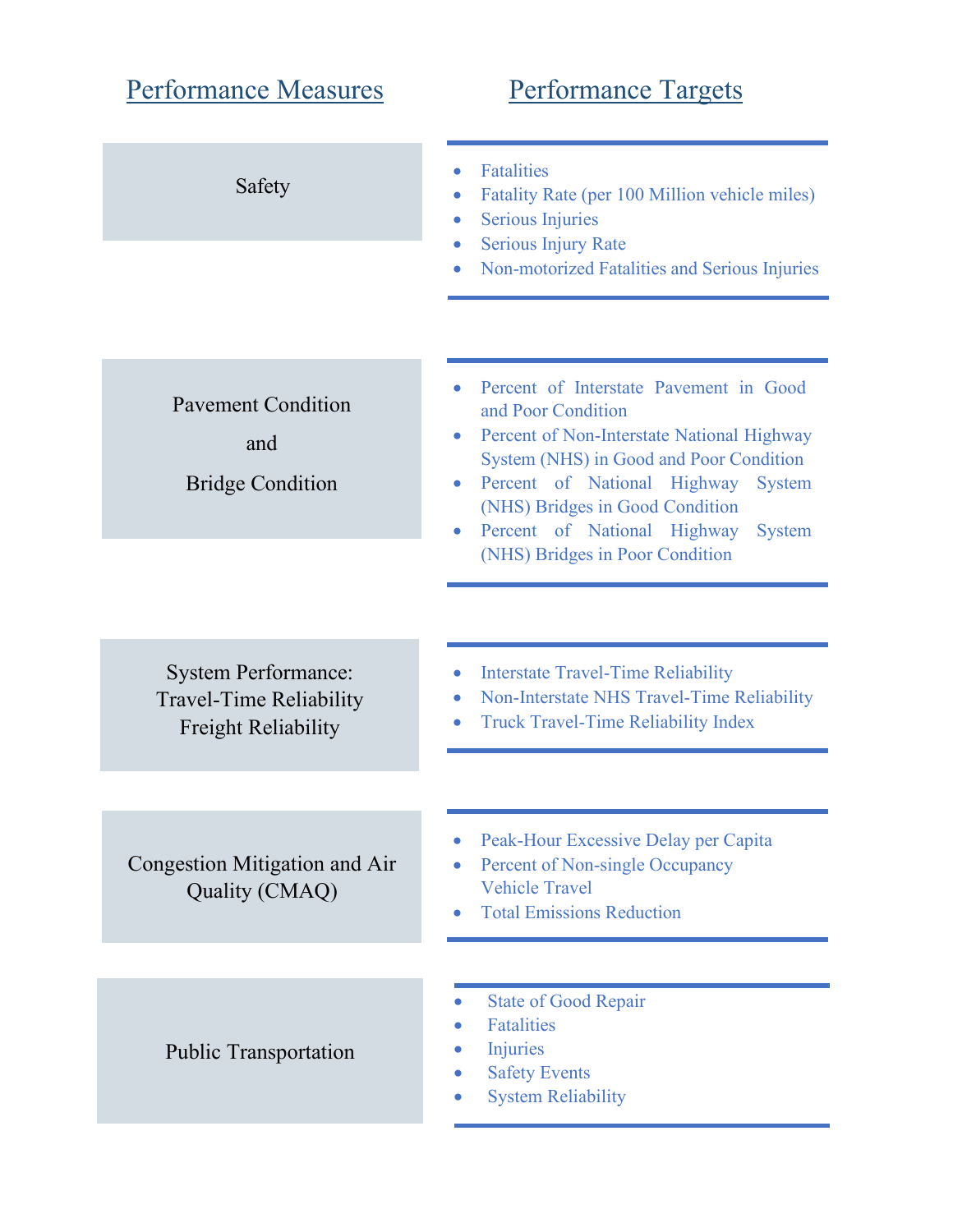## **MDOT Investment Strategy Process**

Department goals for state trunkline pavement and bridge condition are established by the State Transportation Commission (STC) and influence the manner in which MDOT invests in and maintains state-owned transportation infrastructure. To do this, MDOT conducts investment planning. Investment strategies guide the allocation of capital resources to achieve the goals established. Investments are focused where they will most benefit the public, consistent with the direction established.

Investment strategies are developed utilizing anticipated available funding, life cycle planning, and performance gap analysis, and the results of risk analysis. Annually, MDOT uses updated information on available funding, and the estimated cost of future work by work type, to perform life cycle analysis for pavement and bridge assets. This analysis is produced for strategies that would:

- Achieve and sustain a desired State of Good Repair (SOGR);
- Improve or preserve the condition of the pavement and bridge assets;
- Achieve the constrained Michigan targets for asset condition; and
- Achieve the national goals.

For each strategy, gaps in funding are identified. The risks associated with each strategy are also analyzed. The various strategies are also analyzed and compared to determine how they would impact the overall goals and objectives set by the State Transportation Commission (STC). The desired mix of fixes, investment levels, and funding targets are developed for the selected investment strategy and provided in the Highway Call for Projects memo. They form the basis for project selection and prioritization. The selected investment strategy is communicated to the public by way of the annual Five-Year Transportation Program.

## **Linking MDOT Investment to Performance Measures**

MDOT's investment in order to achieve the constrained Michigan targets for asset condition are reflected in the 2017-2020 STIP program of projects. The following table identifies which performance areas are addressed by fiscal year (FY) 2018-2020 MDOT investment categories. Each investment category may fully support  $\bullet$  in the chart), partially support  $\bullet$  in the chart), or not support a performance area. The investment categories are made up smaller investment types. A key to the MDOT investment categories can be seen below the table: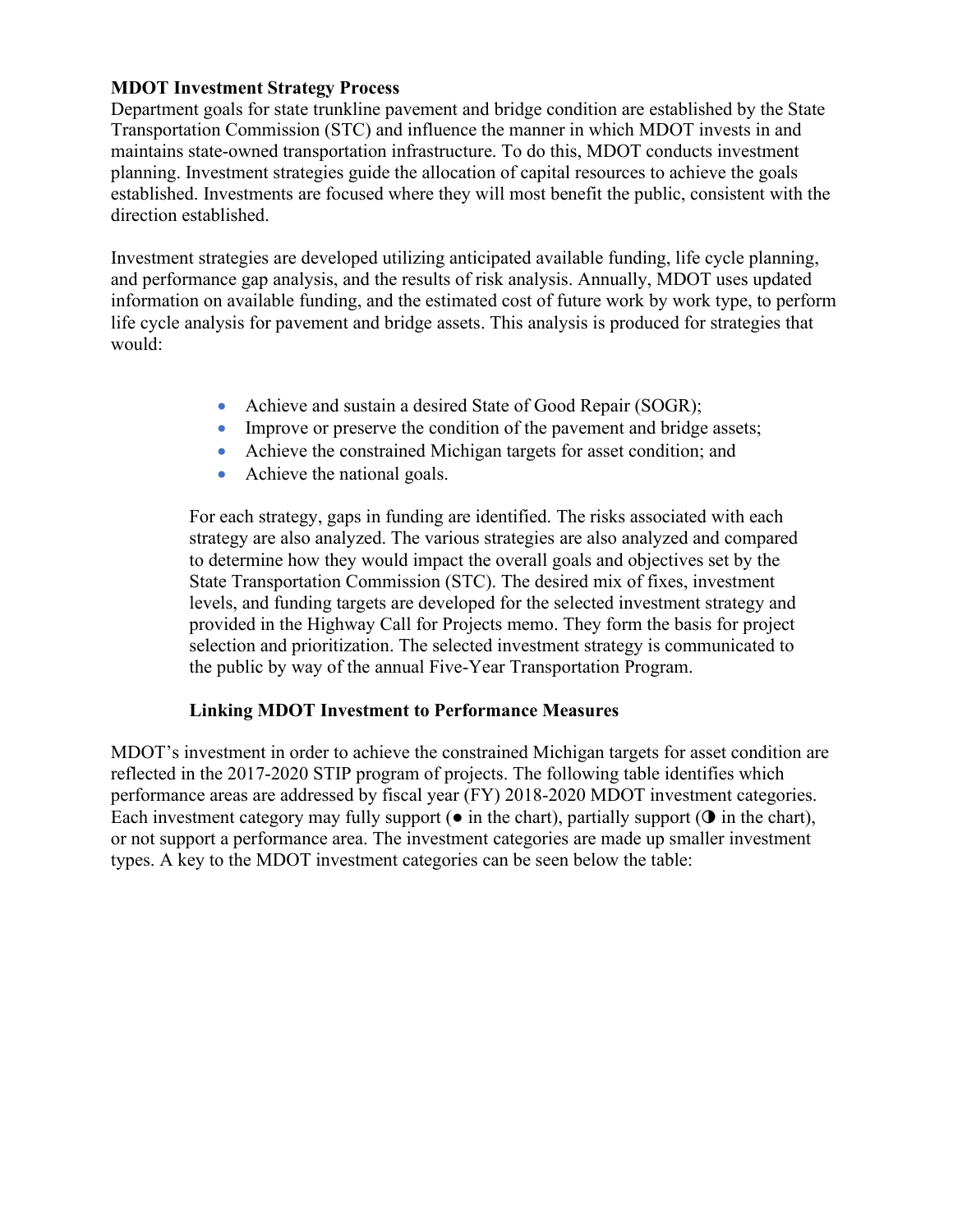|                                 | <b>MDOT INVESTIVIENT CATEGORIES</b>                                 |                                                        | LINKED TO FEDERAL PERFORMANCE MEASURES |                              |                                  |                          |                                                         |                                        |
|---------------------------------|---------------------------------------------------------------------|--------------------------------------------------------|----------------------------------------|------------------------------|----------------------------------|--------------------------|---------------------------------------------------------|----------------------------------------|
|                                 |                                                                     |                                                        | <b>PERFORMANCE AREA</b>                |                              |                                  |                          |                                                         |                                        |
|                                 |                                                                     | FY 2018-2020<br>Annual Average Safety<br>(in millions) |                                        | Pavement<br><b>Condition</b> | <b>Bridge</b><br><b>Conditio</b> | Reliability<br>& Freight | <b>Congestion</b><br>Mitigation &<br><b>Air Quality</b> | <b>Public</b><br><b>Transportation</b> |
|                                 | <b>Road</b><br><b>Rehabilitation &amp;</b><br><b>Reconstruction</b> | \$469.7                                                | ◑                                      |                              |                                  |                          |                                                         |                                        |
|                                 | <b>Capital</b><br>Preventive<br><b>Maintenance</b>                  | \$175.4                                                | ()                                     |                              |                                  |                          |                                                         |                                        |
|                                 | <b>Trunkline</b><br>Modernization                                   | \$337.8                                                |                                        |                              |                                  |                          |                                                         |                                        |
|                                 | <b>Bridge Program</b>                                               | \$198.1                                                | $\mathcal \Omega$                      |                              |                                  |                          |                                                         |                                        |
| <b>MDOT INVESTMENT CATEGORY</b> | <b>Traffic &amp; Safety</b>                                         | \$80.3                                                 |                                        | $\bigcirc$                   | $\bigcap$                        |                          | $\overline{ }$                                          | $\bigcap$                              |
|                                 | <b>Routine</b><br><b>Maintenance</b>                                | \$332.5                                                |                                        |                              |                                  |                          |                                                         |                                        |
|                                 | System<br><b>Operations</b>                                         | \$43.8                                                 |                                        |                              |                                  |                          |                                                         |                                        |
|                                 | <b>Transit - Rural</b><br><b>Capital</b>                            | \$4.8]                                                 | C                                      | ◑                            |                                  |                          |                                                         |                                        |
|                                 | <b>Other Programs</b>                                               | \$79.5                                                 |                                        |                              |                                  |                          |                                                         |                                        |
|                                 |                                                                     |                                                        |                                        |                              |                                  |                          |                                                         |                                        |